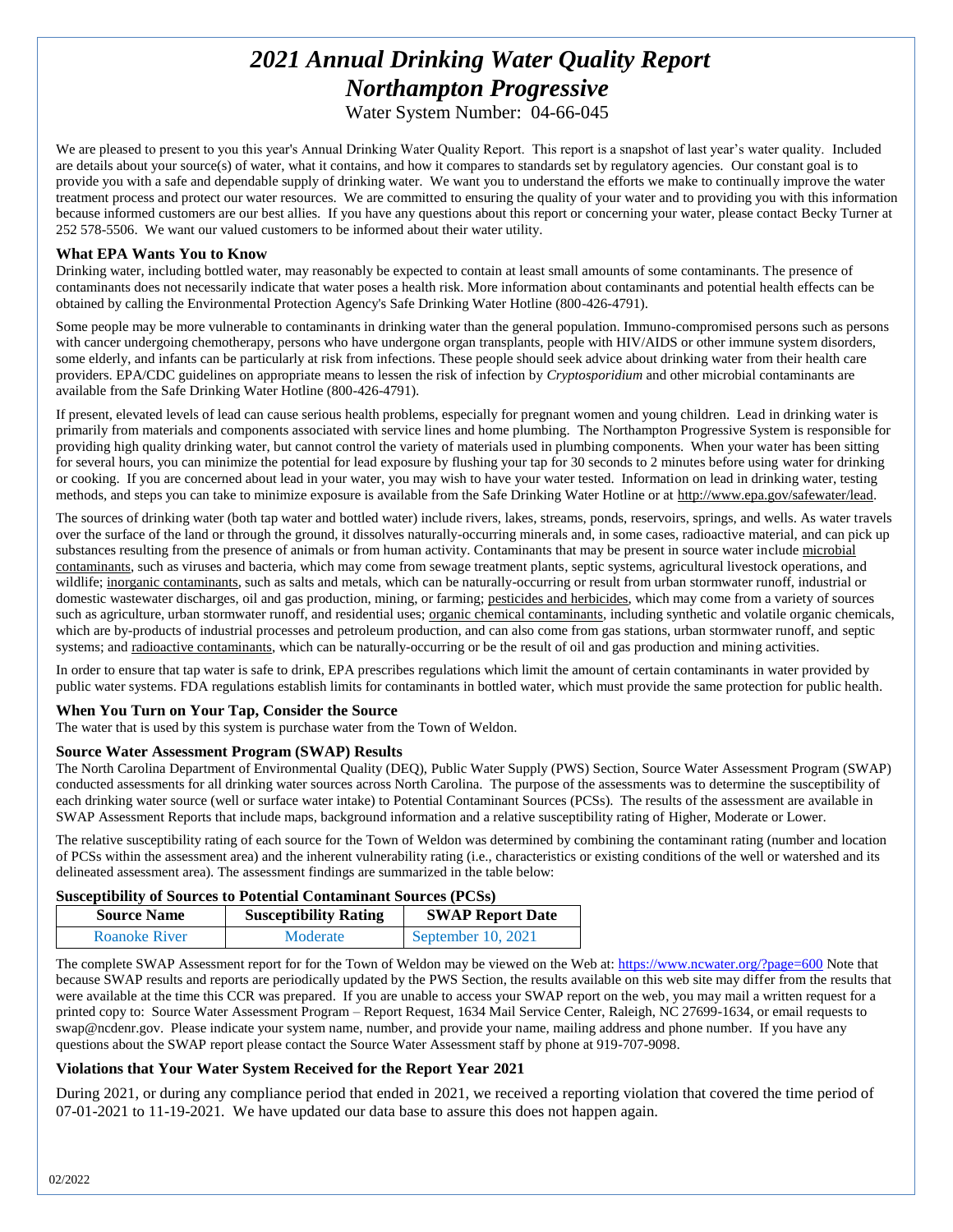# **Water Quality Data Tables of Detected Contaminants**

We routinely monitor for over 150 contaminants in your drinking water according to Federal and State laws. The tables below list all the drinking water contaminants that we detected in the last round of sampling for each particular contaminant group. The presence of contaminants does not necessarily indicate that water poses a health risk. Unless otherwise noted, the data presented in this table is from testing done January 1 through December 31, 2021. The EPA and the State allow us to monitor for certain contaminants less than once per year because the concentrations of these contaminants are not expected to vary significantly from year to year. Some of the data, though representative of the water quality, is more than one year old.

## **Important Drinking Water Definitions:**

*Not-Applicable (N/A)* – Information not applicable/not required for that particular water system or for that particular rule.

*Non-Detects (ND)* - Laboratory analysis indicates that the contaminant is not present at the level of detection set for the particular methodology used. *Parts per million (ppm) or Milligrams per liter (mg/L)* - One part per million is one minute in two years or a single penny in \$10,000. *Parts per billion (ppb) or Micrograms per liter (ug/L)* - One part per billion is one minute in 2,000 years, or a single penny in \$10,000,000. *Million Fibers per Liter (MFL)* - Million fibers per liter is a measure of the presence of asbestos fibers that are longer than 10 micrometers. *Nephelometric Turbidity Unit (NTU)* - Nephelometric turbidity unit is a measure of the clarity of water. Turbidity in excess of 5 NTU is just noticeable to the average person.

*Action Level (AL) -* The concentration of a contaminant which, if exceeded, triggers treatment or other requirements which a water system must follow.

*Treatment Technique (TT)* **-** A required process intended to reduce the level of a contaminant in drinking water.

*Maximum Residual Disinfection Level (MRDL)* – The highest level of a disinfectant allowed in drinking water. There is convincing evidence that addition of a disinfectant is necessary for control of microbial contaminants.

*Maximum Residual Disinfection Level Goal (MRDLG)* – The level of a drinking water disinfectant below which there is no known or expected risk to health. MRDLGs do not reflect the benefits of the use of disinfectants to control microbial contaminants.

*Locational Running Annual Average (LRAA)* – The average of sample analytical results for samples taken at a particular monitoring location during the previous four calendar quarters under the Stage 2 Disinfectants and Disinfection Byproducts Rule.

*Maximum Contaminant Level (MCL)* - The highest level of a contaminant that is allowed in drinking water. MCLs are set as close to the MCLGs as feasible using the best available treatment technology.

*Maximum Contaminant Level Goal (MCLG)* - The level of a contaminant in drinking water below which there is no known or expected risk to health. MCLGs allow for a margin of safety.

# **Tables of Detected Contaminants**

#### **Turbidity\*: Town of Weldon**

| Contaminant (units)                                                                       | Treatment<br>Technique<br>(TT)<br>Violation<br>Y/N | Your Water | MCLG | Treatment Technique (TT)<br>Violation if:                          | Likely Source of<br>Contamination |
|-------------------------------------------------------------------------------------------|----------------------------------------------------|------------|------|--------------------------------------------------------------------|-----------------------------------|
| Turbidity (NTU) - Highest<br>single turbidity measurement                                 | NO.                                                | $0.27$ NTU | N/A  | Turbidity $>1$ NTU                                                 |                                   |
| Turbidity (NTU) - Lowest<br>monthly percentage (%) of<br>samples meeting turbidity limits | NO.                                                | $100\%$    | N/A  | Less than 95% of monthly turbidity<br>measurements are $< 0.3$ NTU | Soil runoff                       |

 **\*** Turbidity is a measure of the cloudiness of the water. We monitor it because it is a good indicator of the effectiveness of our filtration system. The turbidity rule requires that 95% or more of the monthly samples must be less than or equal to 0.3 NTU.

# **Total Organic Carbon (TOC): Town of Weldon**

| - - - - - -<br>Contaminant (units)                              | TΤ<br>Violation<br>Y/N | Your Water<br>(RAA<br>Removal<br>Ratio) | Range<br>Monthly<br>Removal<br>Ratio<br>Low - High | <b>MCLG</b> | TT        | Likely Source of<br>Contamination       | <b>Compliance Method</b><br>(Step 1 or ACC# ) |
|-----------------------------------------------------------------|------------------------|-----------------------------------------|----------------------------------------------------|-------------|-----------|-----------------------------------------|-----------------------------------------------|
| <b>Total Organic Carbon</b><br>(removal ratio)<br>(TOC)-TREATED | N                      | 1.33                                    | 1.00 1.80                                          | N/A         | <b>TT</b> | Naturally present in the<br>environment | Step 1                                        |

\*\*TOC removal is REQUIRED for all surface water and groundwater under the direct influence of surface water (GWUDI) systems using conventional filtration, regardless of population served. The system should report the TOC Ratio, both raw and treated, by providing the running annual average ratio in the column entitled "Your Water", and the highest and lowest monthly removal ratios in the column entitled "Range." In the last column entitled "Compliance Method," provide the method used to comply with the D/DBP treatment technique requirements